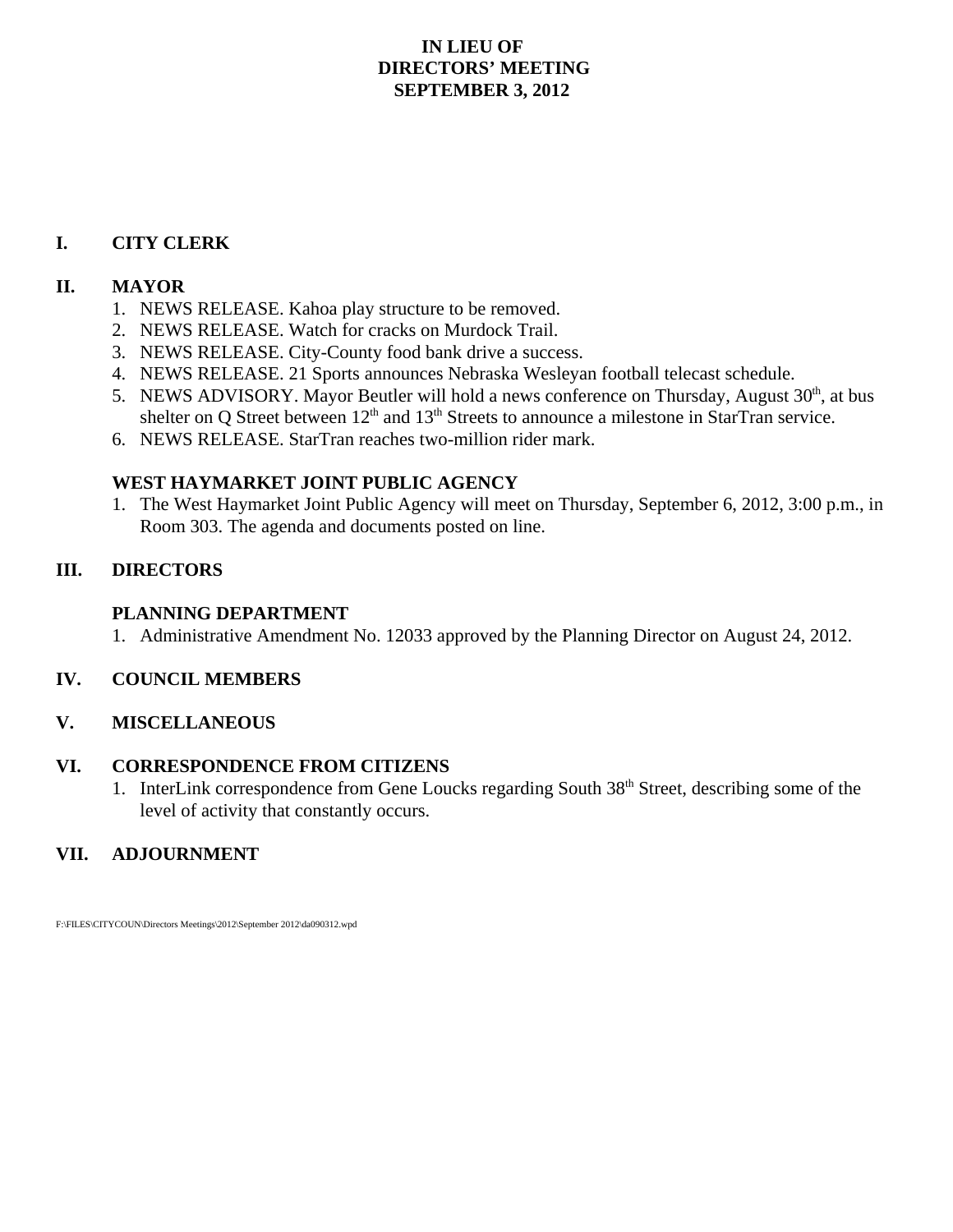

**MAYOR CHRIS BEUTLER** lincoln.ne.gov

# **PARKS AND RECREATION DEPARTMENT**

2740 "A" Street, Lincoln, NE 68502, 441-402-7847

**FOR IMMEDIATE RELEASE:** August 28, 2012 **FOR MORE INFORMATION:** Dave Bomberger, Parks and Recreation, 402-441-6051

# **KAHOA PLAY STRUCTURE TO BE REMOVED**

The Lincoln Parks and Recreation Department will remove the wooden play structure at Kahoa Park, 78th Street and Leighton Avenue, Wednesday, August 29. The structure has deteriorated beyond repair and no longer meets safety standards. The swings and other playground equipment will remain.

More information on Parks and Recreation is available at parks.lincoln.ne.gov.

- 30 -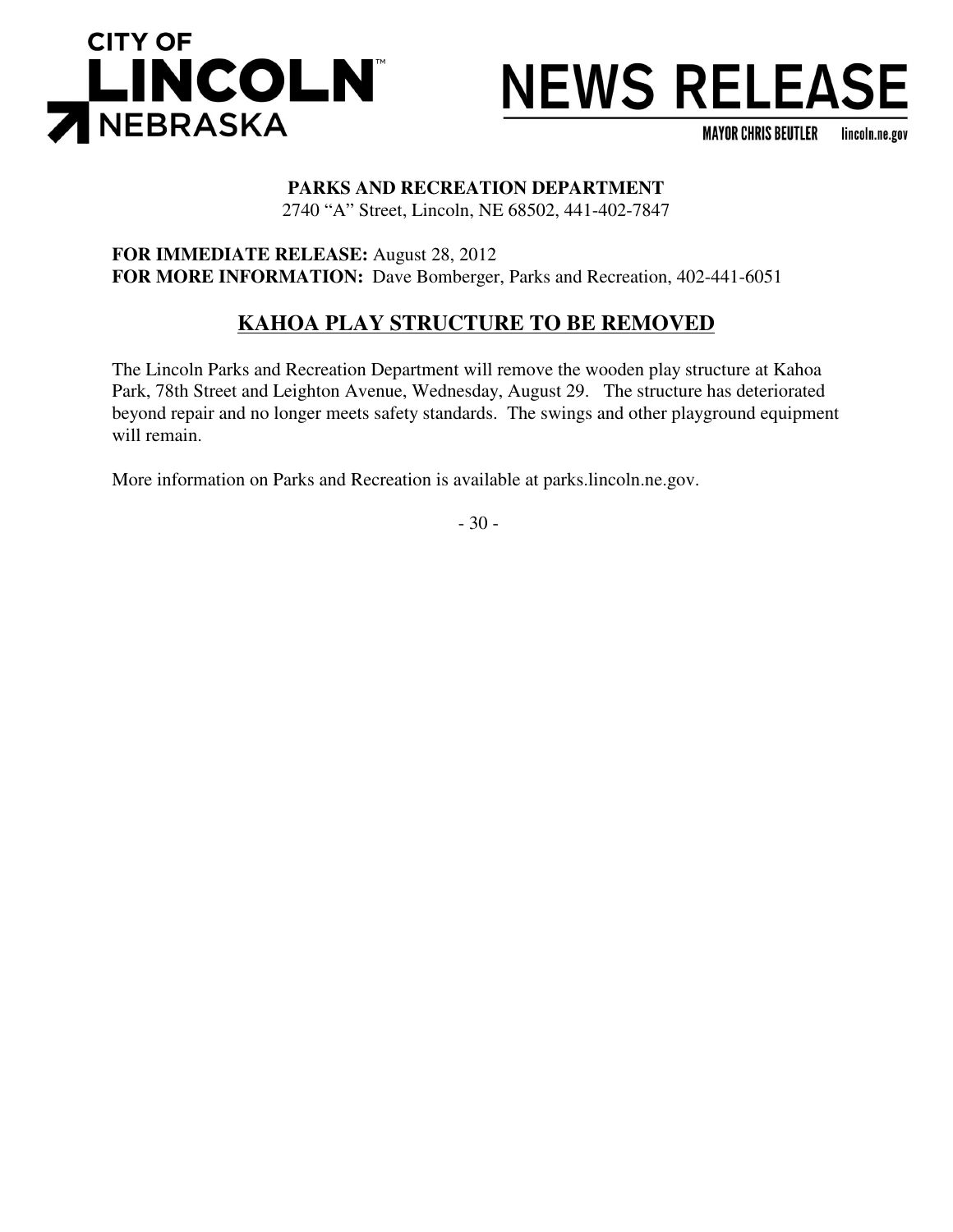

**MAYOR CHRIS BEUTLER** lincoln.ne.gov

#### **PARKS AND RECREATION DEPARTMENT**

2740 "A" Street, Lincoln, NE 68502, 441-402-7847

**FOR IMMEDIATE RELEASE:** August 29, 2012 **FOR MORE INFORMATION:** Terry Genrich, Parks and Recreation, 402-441-7939

## **WATCH FOR CRACKS ON MURDOCK TRAIL**

The Lincoln Parks and Recreation Department is urging users of the Murdock Trail to use extreme caution between 56th and 84th streets due to severe cracking caused by the drought. Natural Resource Manager Terry Genrich said it is difficult to close the section of trail because it has multiple access points.

Genrich said the City has been monitoring the condition of the Murdock Trail as well as the Salt Valley Levee and Jamaica North trails. All three are constructed from limestone shavings. He said the Salt Valley Levee and Jamaica North trails remain in good condition, but trail users should we aware that cracking is a possibility under dry conditions.

More information on Parks and Recreation is available at parks.lincoln.ne.gov.

- 30 -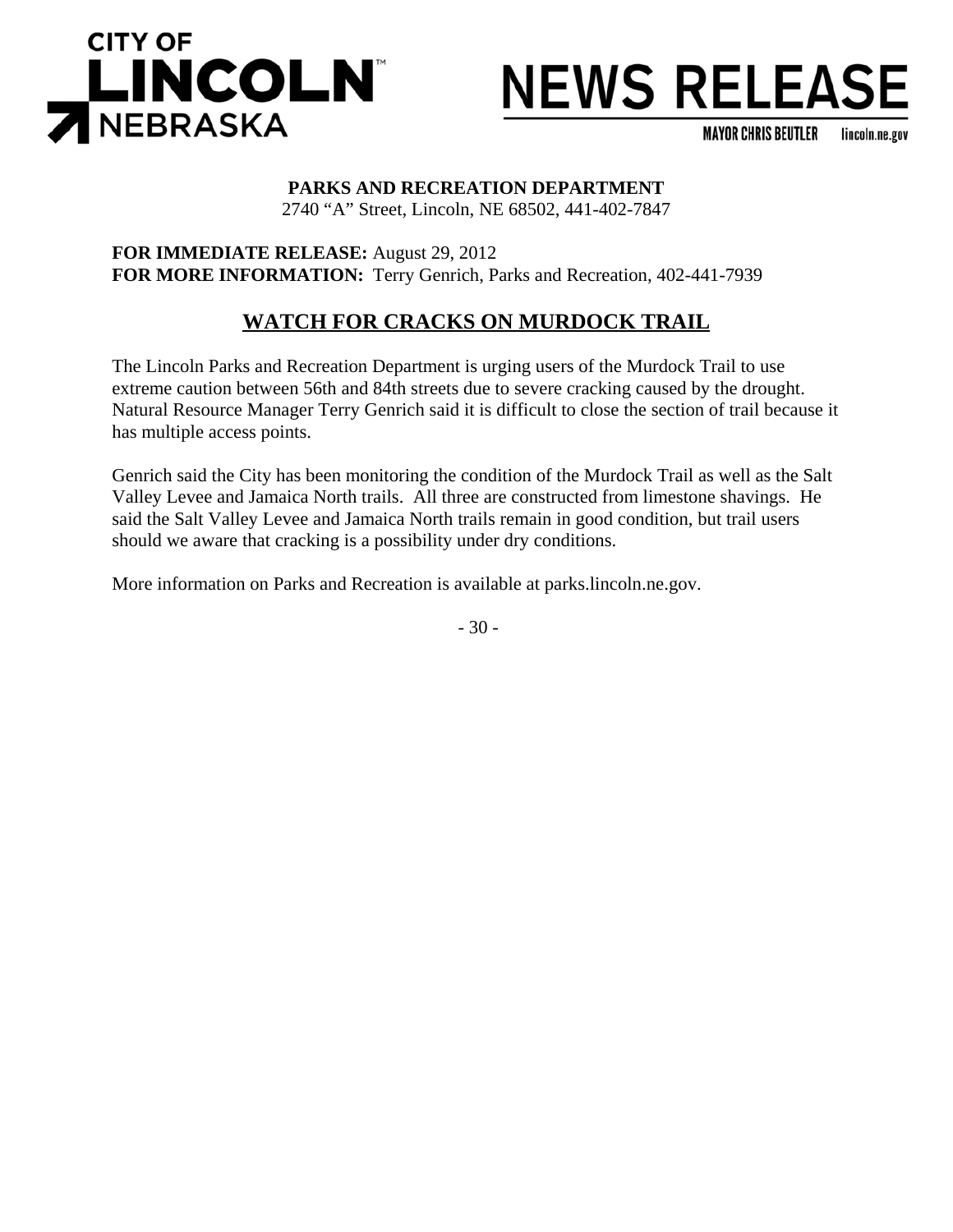



# **OFFICE OF THE MAYOR**

555 South 10th Street, Lincoln, NE 68508, 402-441-7511

## OFFICE OF THE LANCASTER COUNTY COMMISSIONERS

555 South 10th Street, Lincoln, NE 68508, 402-441-7447

FOR IMMEDIATE RELEASE: August 29, 2012 FOR MORE INFORMATION: Minette Genuchi, County Board, 402-441-7447

## **CITY-COUNTY FOOD BANK DRIVE A SUCCESS**

Mayor Chris Beutler and Lancaster County Commission Chair Deb Schorr today commended City and County employees for donating \$25,072 and more than 4,575 pounds of food and personal items to the Food Bank for Lincoln. Food Bank Director Scott Young said the annual City-County Food Bank Drive is a key part of the annual Campaign Against Hunger.

"The Food Bank of Lincoln is so grateful to the faithful workforce and leadership of Lancaster County and the City of Lincoln," said Young. "Again this year, the City-County Campaign Against Hunger is leading the way to alleviate hunger in southeast Nebraska. The food and dollars gathered during this year's campaign give us great momentum going into what should be our busiest fall ever. Their support will enable us to feed thousands of individuals and families in Lincoln and Lancaster County."

The City-County campaign was coordinated by Minette Genuchi in the County Commissioners Office and Elaine Severe at the Lincoln-Lancaster County Health Department.

"It was great fun to see the creativity and synergy displayed by the various City and County departments this year," said Severe and Genuchi in a joint statement. "From donating food to attending department fundraisers, we could not achieve the success we do without the support of our department directors and elected officials. Even during the downturn of our economy, monetary contributions continue to increase."

Genuchi and Severe said the numerous fundraisers included bakes sales, a silent auction, bingo, ice cream sundae sales, an employee picnic and a rummage sale. Lincoln City Libraries held a competition to see who could build the most creative sculpture from the donated food items.

More information on the Food Bank of Lincoln is available by calling 402-466-8170 or visiting lincolnfoodbank.org.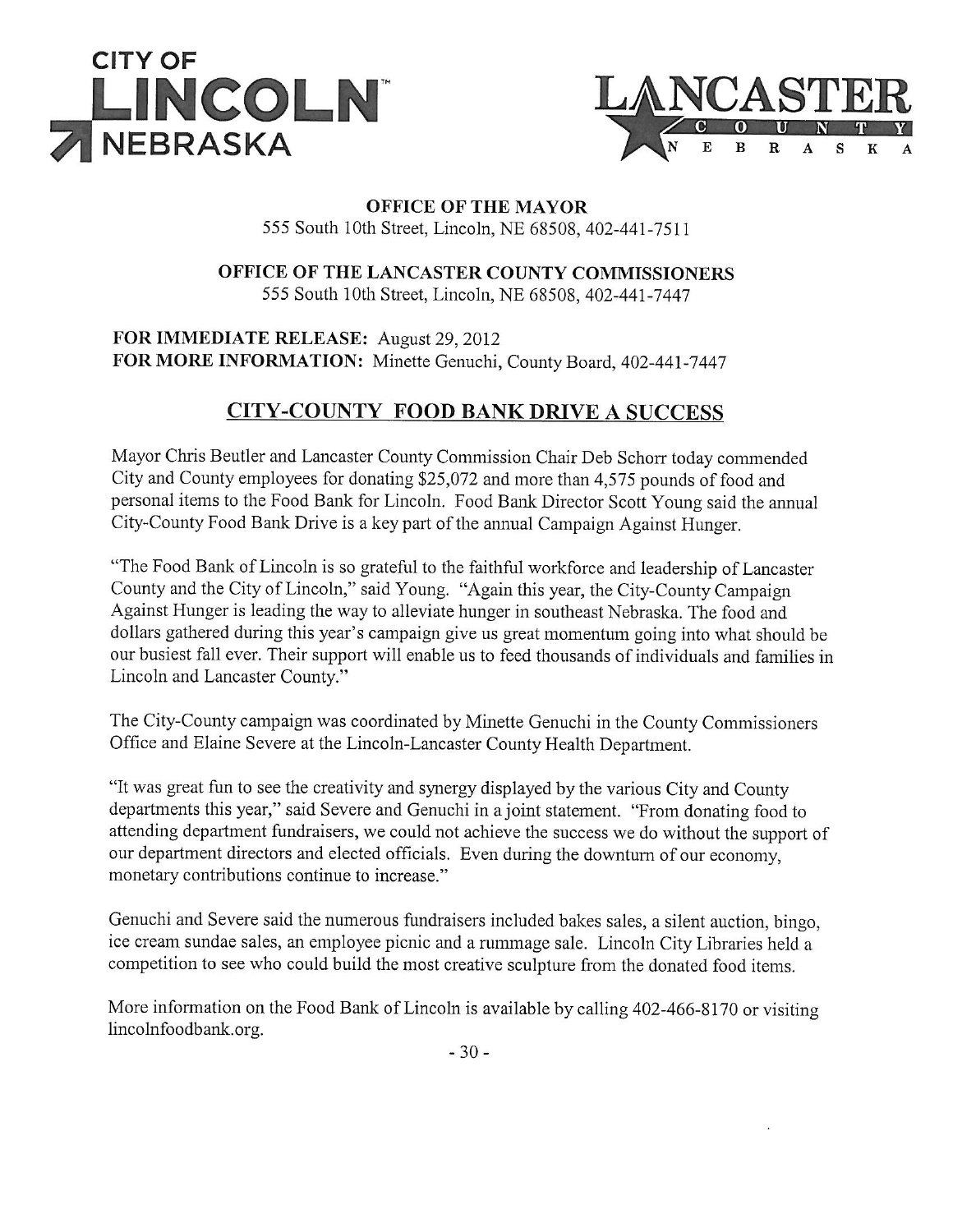

**MAYOR CHRIS BEUTLER** lincoln.ne.gov

### **OFFICE OF THE MAYOR**

Citizen Information Center, 555 South 10th Street, Lincoln, NE 68508, 402-441-7375

**FOR IMMEDIATE RELEASE**: August 29, 2012 **FOR MORE INFORMATION**: Bill Luxford, 21SPORTS/5 CITY-TV, 402-441-6688

## **21 SPORTS ANNOUNCES NEBRASKA WESLEYAN FOOTBALL TELECAST SCHEDULE**

For the eighth year, 21 SPORTS will carry all Nebraska Wesleyan University (NWU) Prairie Wolves home football games this season on a tape-delayed basis. 21 SPORTS is part of the educational access channel on Time Warner Cable channel 21 in Lincoln. NWU games also will be available **LIVE** online at www.nwusports.com

21 SPORTS will carry the following NWU football games:

- Saturday, September 1 vs. Saint Mary
- Saturday, September 15 vs. Morningside
- Saturday, September 29 vs. Northwestern
- Saturday, October 20 vs. Concordia (homecoming)
- Saturday, November 3 vs. Dakota Wesleyan

Viewing times can be found at lincoln.ne.gov by clicking on the 5 CITY-TV logo. NWU games will air on 21 SPORTS the Saturdays of the game at 6:30 and 10 p.m., the Sundays following the games at 11 a.m. and 7 p.m., as well as various other times throughout the week. Games also can be viewed through video-on-demand this year on the 21 SPORTS/NWU YouTube channel at www.youtube.com/user/21sportsnwu.

Jeff Motz will again call the play-by-play with Lucas Mohrman providing analysis.

- 30 -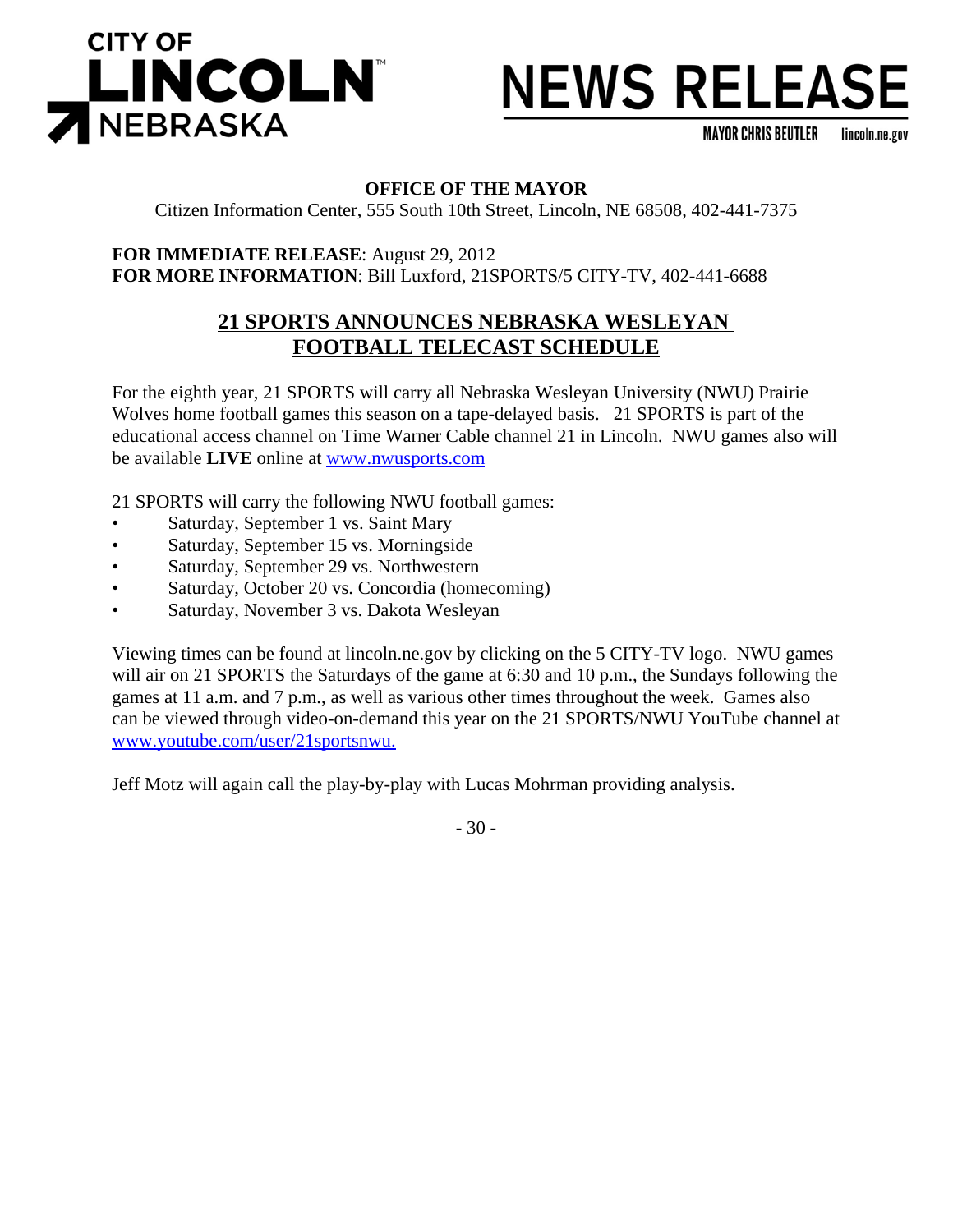

# **NEWS ADVISORY**

**MAYOR CHRIS BEUTLER** lincoln.ne.gov

### **OFFICE OF THE MAYOR** 555 South 10th Street, Lincoln, NE 68508, 402-441-7511

**DATE:** August 29, 2012 **FOR MORE INFORMATION:** Diane Gonzolas, Citizen Information Center, 402-441-7831

Mayor Chris Beutler will announce a milestone in StarTran service at a news conference at **10 a.m. Thursday, August 30** near the bus shelter on the **north side of "Q" Street between 12th and 13th streets.**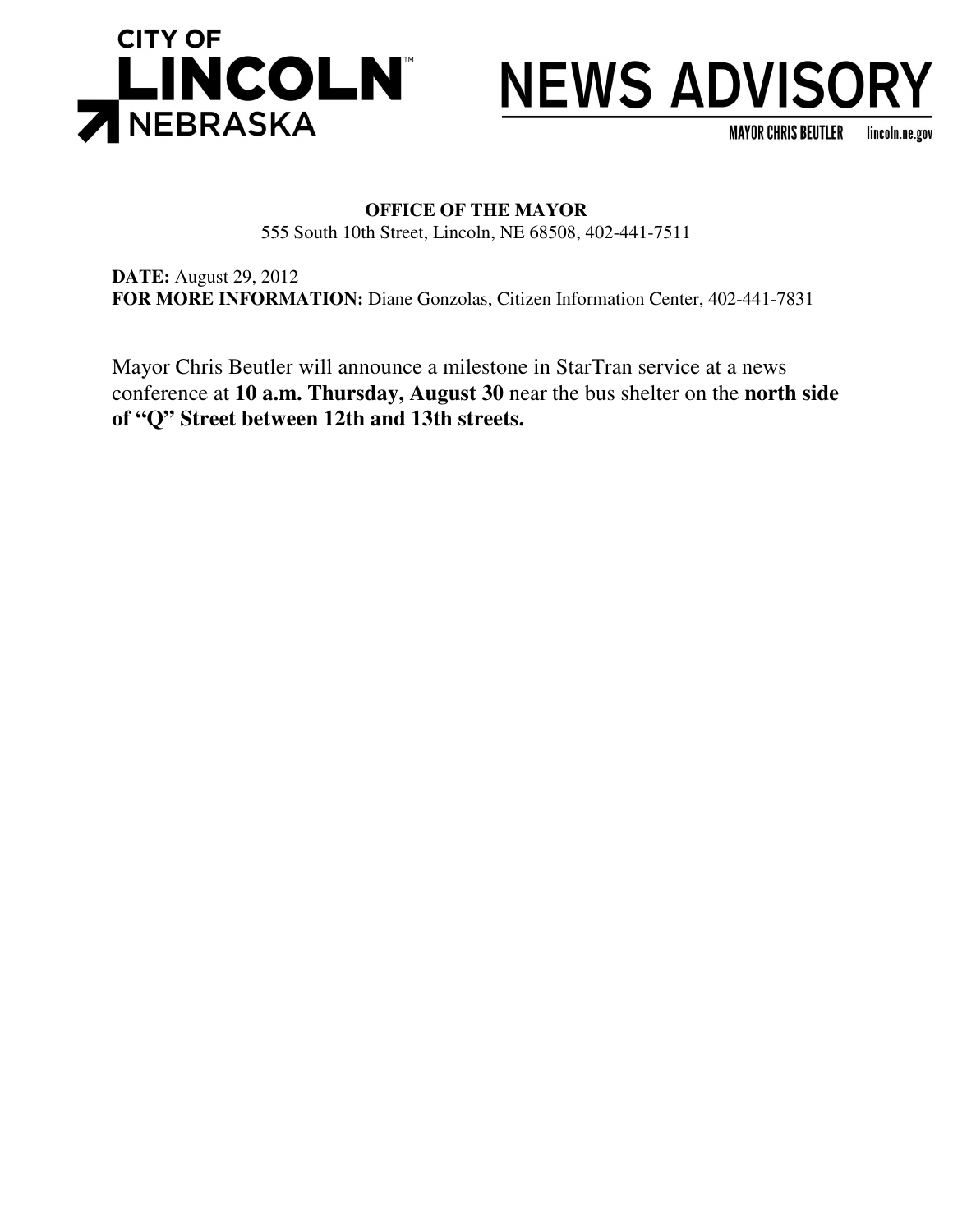

**MAYOR CHRIS BEUTLER** lincoln.ne.gov

## **OFFICE OF THE MAYOR**

555 South 10th Street, Lincoln, NE 68508, 402-441-7511

**FOR IMMEDIATE RELEASE:** August 30, 2012 **FOR MORE INFORMATION:** Diane Gonzolas, Citizen Information Center, 402-525-1520 Kitty Elliott, StarTran, 402-441-8469

## **STARTRAN REACHES TWO-MILLION RIDER MARK**

Mayor Chris Beutler today announced that StarTran served more than two million patrons in the 2011-2012 fiscal year ending August 31. It was the first time StarTran hit the two-million mark since 1990. The two millionth rider was Jodi Newman, and she received a prize package from Mayor Beutler and StarTran Advisory Board Chair Kim Phelps at a celebration this morning.

"Two million riders would fill Memorial Stadium 25 times," Beutler said. "By taking the bus instead of a car, the savings they generated in dollars and fuel is significant. Taking public transit instead of driving also prevents pollution from entering the atmosphere. Reaching two million riders is a great accomplishment for StarTran and for our community. I want to thank the StarTran employees for their great work and the patrons who chose to 'get on board.'"

To thank patrons for a successful year, Mayor Beutler announced a five-day sale on 20-ride passes. From September 10 through 14, regular and senior (age 62 and up) 20-ride passes will be \$8 (regularly \$33). The 20-ride passes for those eligible for Handi-Van Service will be \$16 (regularly \$66). The passes will be available during regular business hours at the StarTran offices, 710 "J" Street. They also will be sold from noon to 2 p.m. at these locations:

- Monday, Sept. 10 Aging Partners, 1001 "O" Street
- Tuesday, Sept. 11 State Office Building, 14th and "M" streets
- Wednesday, Sept 12 County-City Building, 555 S. 10th Street

Beutler also reminded the public that new fares go into effect October 1 for the 31-consecutive day passes. The price for regular 31-consecutive day passes will drop from \$45 to \$17, and the price for 31-consecutive day Handi-Van passes will drop from \$90 to \$34. Prices for the lowincome 31 consecutive day passes remain the same.

"I am pleased we were able to include these new lower fares in the City's first biennial budget so residents can now save even more by riding StarTran," Beutler said. "A new contract with UNL also was approved as part of the budget. We hope that increased student service as well as the lower fares for the 31-consecutive day passes will help us to increase ridership 6 percent this fiscal year." As part of the contract with UNL, StarTran will increase service on the #24 Holdrege route from four to eight buses starting in January 2013.

More information on StarTran, including Bike and Bus and the Big Red Express, is available by calling 402-476-1234 or visiting startran.lincoln.ne.gov.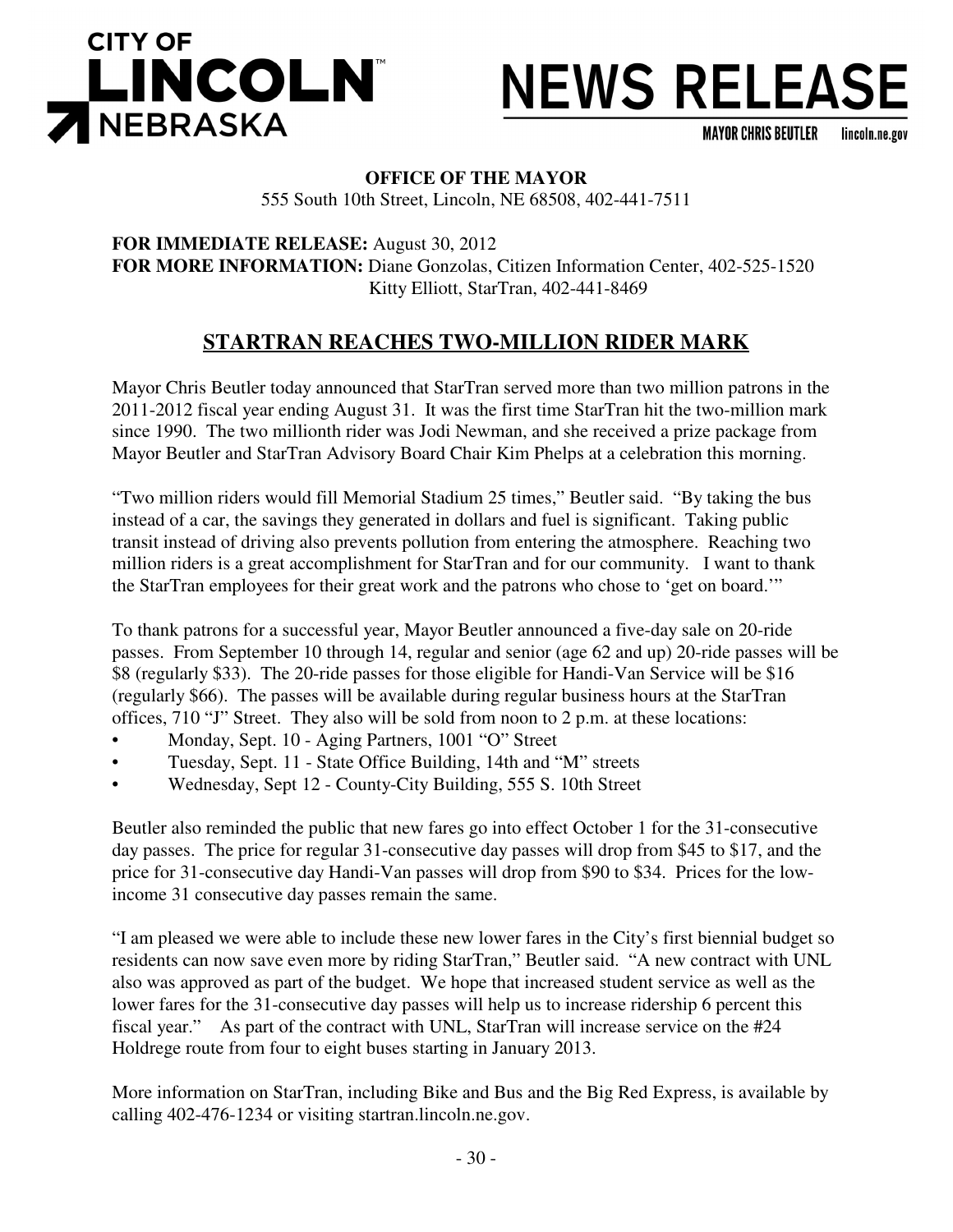## **Mary M. Meyer**

**From:** Council Packet<br> **Subject:** West Haymarke West Haymarket JPA Meeting September 6, 2012

The West Haymarket Joint Public Agency will meet on Thursday, September 6, 2012 at 3:00 P.M. in the Room 303.

The agenda and documents are now posted at http://lincoln.ne.gov/city/finance/account/jpa-mtgs.htm

Pam Gadeken ADMINISTRATIVE AIDE II **CITY PUBLIC WORKS & UTILITIES** | 555 SO. 10TH, SUITE 203 | LINCOLN, NE 68508 P 402-441-7558 | F 402-441-8609 | pgadeken@lincoln.ne.gov

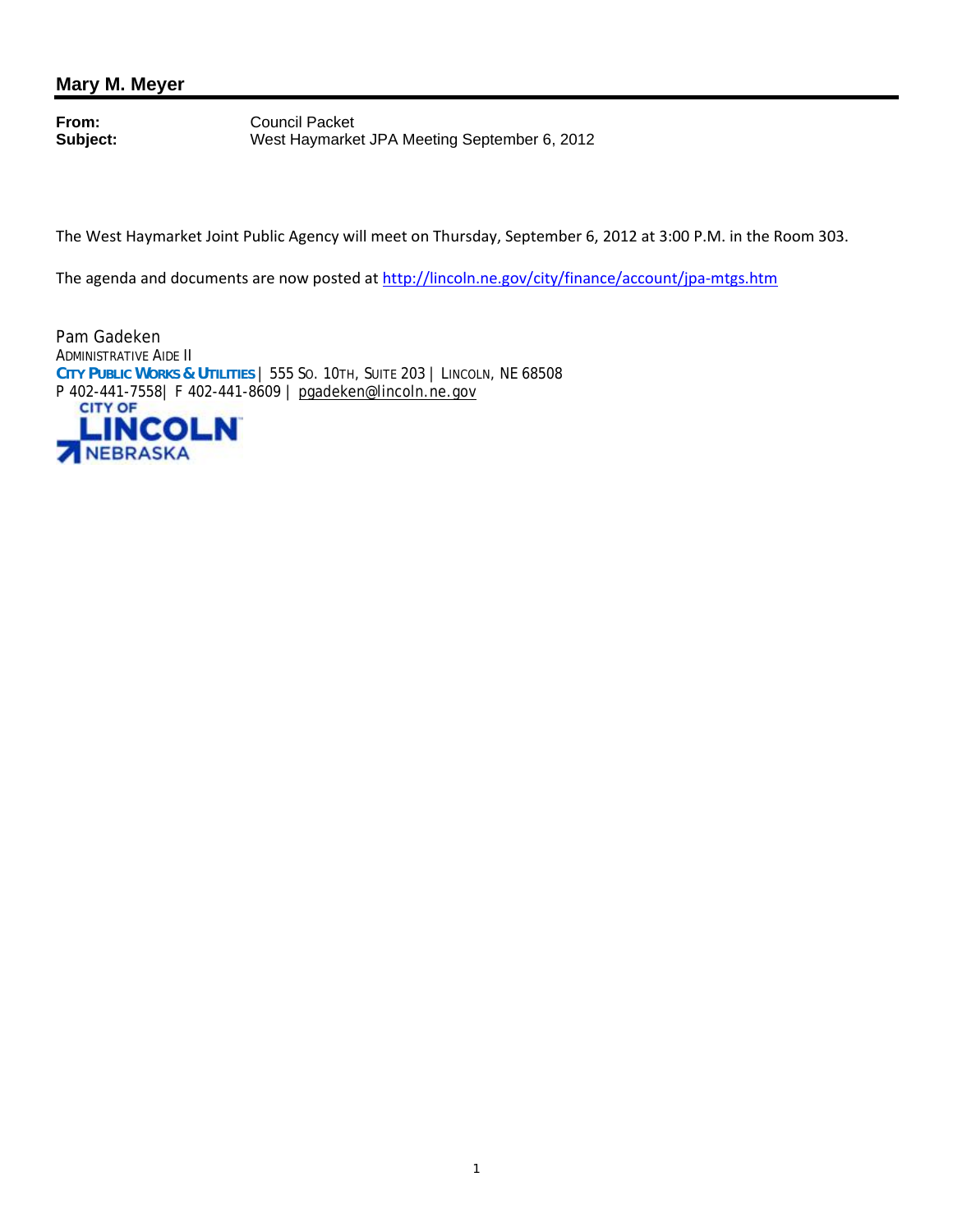|  | <b>Memorandum</b>                                        |
|--|----------------------------------------------------------|
|  | <i>Date:</i> $\leftrightarrow$ August 28, 2012           |
|  | $To: \leftrightarrow$ City Clerk                         |
|  | $From: \leftrightarrow$ Teresa McKinstry, Planning Dept. |
|  | $Re:$ Administrative Approvals                           |
|  | $cc:$ $\leftrightarrow$ Jean Preister, Planning Dept.    |

This is a list of the administrative approvals by the Planning Director from August 21, 2012 thru August 27, 2012:

**Administrative Amendment No. 12033** to Change of Zone No. 05054A, Prairie Village North Planned Unit Development, approved by the Planning Director on August 24, 2012, requested by Legacy Homes, LLC, to revise the location of Windmill Drive and the site layout for a convenience store south of Windmill Drive, on property generally located southeast of N. 84<sup>th</sup> St. and Windmill Dr.

Q:\shared\wp\teresa\AA weekly approvals.wpd

**City/County Planning Department 555 S. 10th Street, Rm. 213 Lincoln NE 68508 (402) 441-7491**